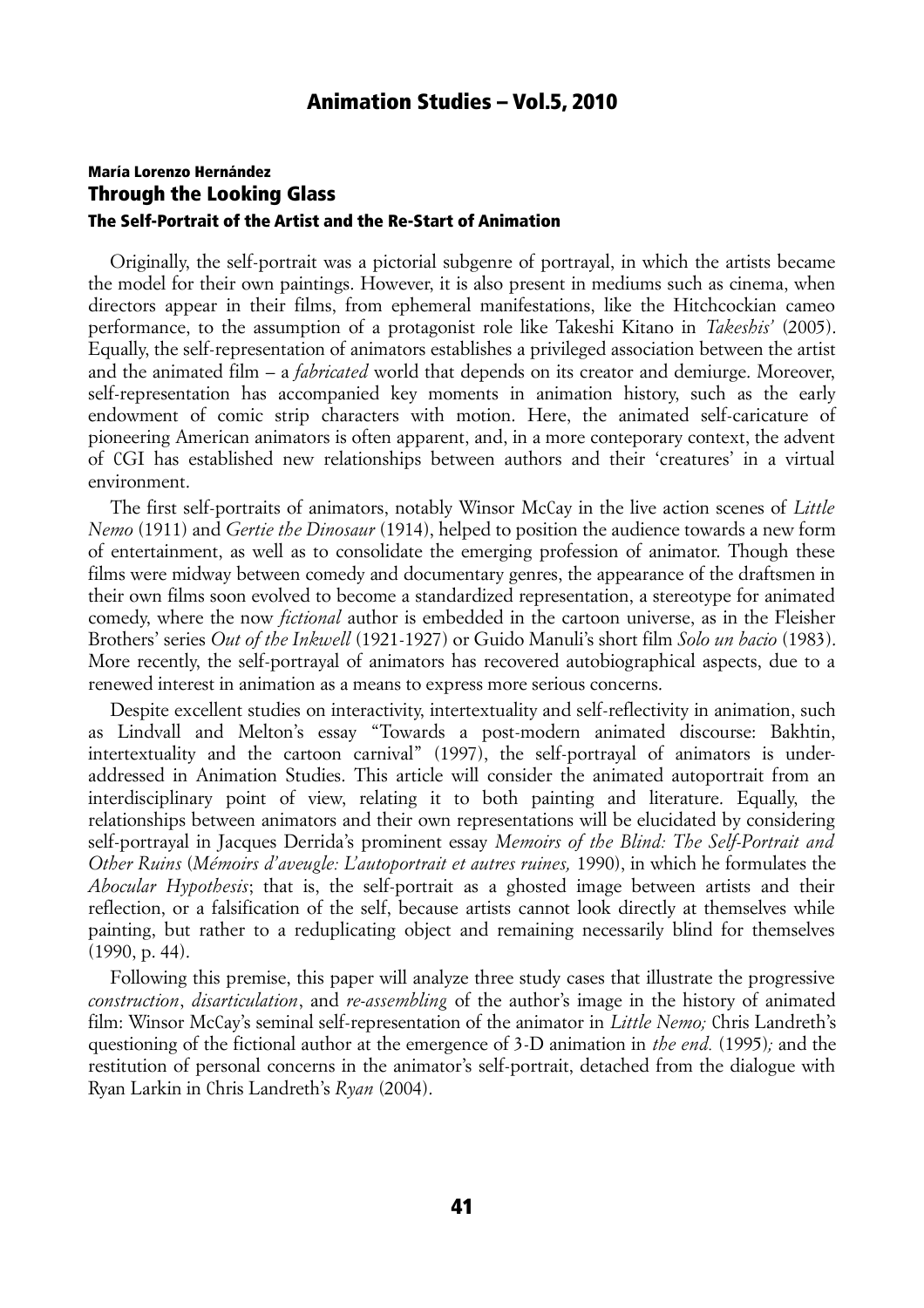#### 1. The Early *Making Of* and the Paradigm of Author

If a portrait consists of the graphical depiction of a personality, looking for a physical and/or intellectual resemblance, the self-portrait embodies another dimension, since model and portrayer are the same person. In opposition to commissioned works, self-portrayal is almost exclusively aimed at satisfying the artists' wishes, representing the author's explicit mood, or a demonstration of special skills. Therefore, autoportrayal has evolved enormously over the last five centuries, according to the consideration of the artist's role in society and their autonomy as creators.

During the Renaissance, painters such as Durero or Hans Holbein used to portray their customers from a professional point of view, often introducing into the picture specific tools related to their career, or clothes that reflected their social status. These objects became the visual attributes of the portrayed person. For instance, a compass and a map would be the symbols for a navigator, but also for an astronomer, depending on the model's clothes. Undoubtedly, such a rhetorical resource was inherited from Classic and Medieval times, when it was necessary to characterize mythological and religious characters through their iconographical attributes, i.e. Hercules' helmet made of a lion's skin, or Saint Peter holding the keys to Heaven. Equally, the self-depiction of painters originated in the Renaissance (and became consolidated during the Baroque period) was conditioned by their professional view, resulting in a specific iconography, with the artist's workshop as the background. This resulted in the fashioning of an idealistic image of artists, who often appeared in the act of painting themselves at the easel, looking to the front as if they were studying their reflection on an imaginary mirror.

In the case of animators, their early self-portraits tended to exclude personal aspects to centre attention on their professional exercise, with the animation studio as the scenery and the making of a cartoon as the main plot, which generates a noticeable self-reflectivity. This section will illustrate the construction of the professional paradigm of animators at the beginning of the twentieth century, considering Winsor McCay's movie *Winsor McCay, the Famous Cartoonist of the N.Y. Herald and His Moving Comics* (1911) – best known as *Little Nemo.*

Nowadays, *Little Nemo* can be regarded as a stylized "Making Of," or, a selective representation of animation making processes aimed to create even more fascination for the final product. Winsor McCay, who had a reputation as a newspaper cartoonist and as vaudeville performer, becomes the protagonist of the live action footage that embraces, like a chrysalis, the mesmerizing final animation scenes. *Moving Comics*, as the first title of the film proposes, is a pioneering definition for animation that established an inflexion point between press cartoons and this emerging art.

As someone must turn the camera's handle, filmic self-portrait entails the fact that someone else must shoot the footage. In *Little Nemo*, for example, live action scenes were filmed by J. Stuart Blackton. However, McCay uses the camera as an object that duplicates his image, not unlike the painters forced to look at themselves on a mirror while painting their autoportraits. In both cases, the result is an idealistic construction or simulation. In *Little Nemo*, the scenery, the development of the plot and, above all, McCay's self-presentation as an animator-and-gentleman, were specifically thought to legitimate animation as a precious, unique and skilful career.

*Little Nemo* is the tale of a challenge. The film starts with the following statement: "Winsor McCay agrees to make four thousand pen drawings that will move, one month from date." Noticeably, it says, "drawings that will move" – but not *characters that will become alive*. The animator is not an alchemist, nor an obscure wizard, but rather a theatrical prestidigitator. McCay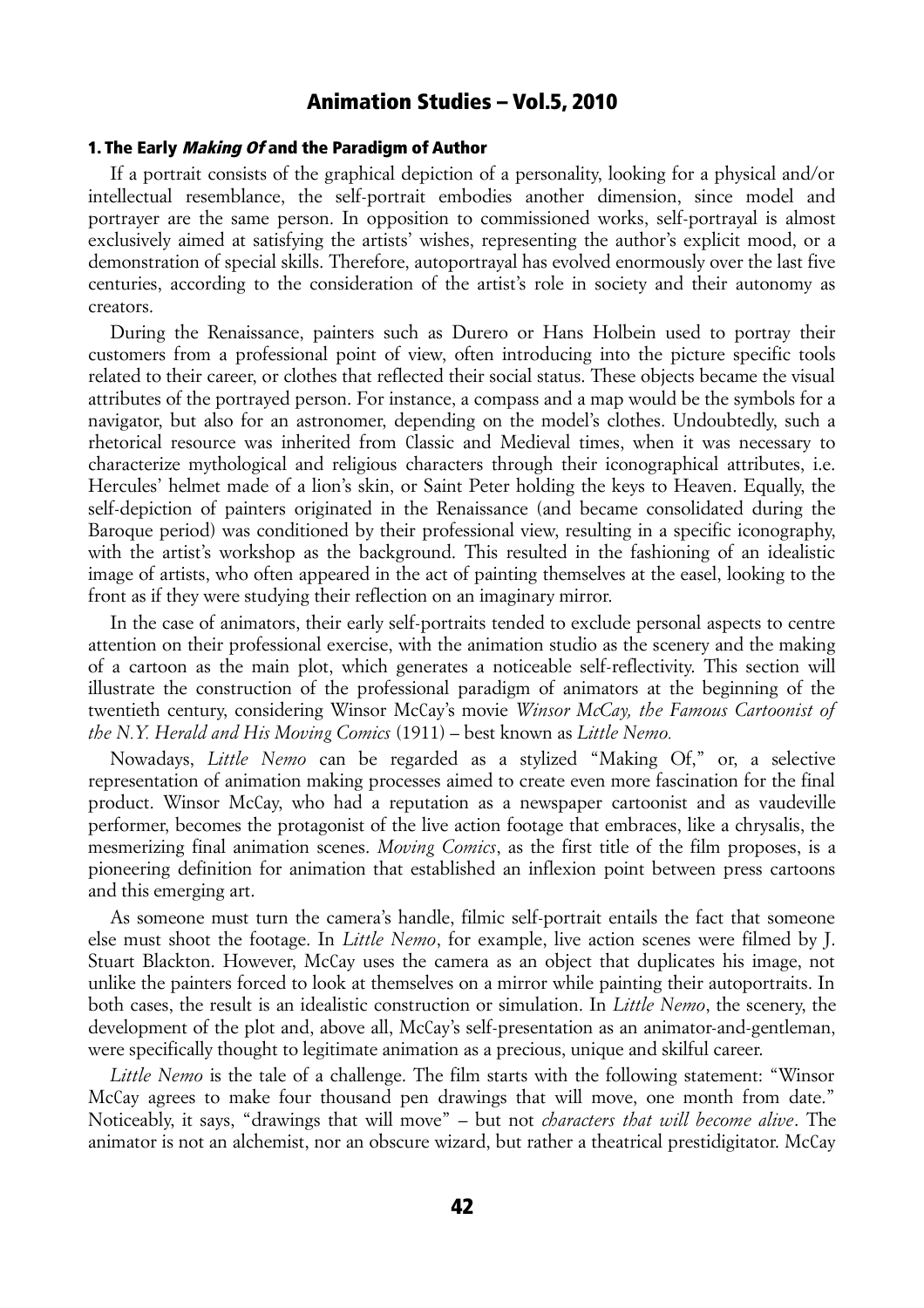plays the lead role, presenting himself as an artist able to draw large amounts of material, making it evident that animation is a time-intensive activity that demands patience and great talent, though the results only last for a few seconds. From the beginning of the film, McCay makes it explicit that animation is a demanding task, but he does this labour *elegantly*, quickly, and apparently effortlessly. McCay works between jokes and bets, surrounded by other gentlemen in the club; in this scene, close-up shots focus on McCay rapidly drawing the four characters for the animated cartoon, because this exhibition of his skills as a draftsman is an essential part of the film audience's entertainment, as in his own vaudeville show "The Seven Ages of Man" (1906).

After having demonstrated his gift for caricaturing, in the following scene McCay demonstrates his perseverance working at his studio. McCay does not only show himself *being*, he also shows himself *making,* suggesting an allegory of animation: the animator seems absorbed by his labour, while hundreds of drawings are piled on his desk. In the meantime, several workers enter carrying tons of paper and ink barrels. Those hyperboles, though comical, are destined to underline the effort required in the production of animation, which becomes an iconic image of animation production; a stereotype that, despite the use of new technologies, is still valid in a contemporary context. Other comedic situations come from the interaction with secondary characters, such as McCay's young assistant, who wants to flip the drawings on the Mutoscope, a rotating drum. The presence of technological elements like this testing machine or the cinematographic film camera in the following scene are part of the iconography of early animation, as much as the easel or the canvas are for painting, and is aimed at getting the audience familiarized with this new form of art.

Although the film is true to reality by exhibiting the development of animation production, the process that makes drawings move (shooting them with a camera) actually remains hidden, increasing its mystery through a purposeful strategy of revealing-and-concealing animation tricks. After one month, the promised 4000 drawings are ready to be shot, but, instead of witnessing how animation is recorded, the audience will directly see the resultant film. The animated scene works here as a Derridean conjecture of pictures as a *blind object* that only exists for the eyes of the viewer (1990, p. 63). Since McCay deliberately withholds the depiction of the shooting process, the eyes of the audience figuratively replace the camera when they view the finished animated scene, metaphorically becoming the mould where the illusion of movement is forged.

However, this blind object – animation – results in a universe with noticeable autonomy, where characters enter the frame in genuine *animated* ways, by joining body pieces, or created from a myriad of floating lines; this is how the young Nemo appears on the screen. Furthermore, this environment shows a tendency towards self-reflectivity, echoing their author's creative activity. Nemo, the most human-like character, holds a certain control over the other animation creatures in the diegetic world, squashing and stretching them like reflections in a distorting mirror. Moreover, Nemo himself is *an animator;* he makes the Princess of Slumberland, come to life from the lines he has drawn onto the blank space, prefiguring a convention that would become central in the cartoon universe: simulations such as drawings, models or reflections can be eventually endowed with the *anima* – the spark of life – within the animated fiction.

McCay's self-representation assimilates two traditions: on one hand, vaudeville's code of appearing with theatrical costume is aimed "to promote the illusion that the animator is a magician" (Crafton, 1982, p. 57). On the other hand, when the film shows McCay working at his studio, it anticipates the future symbolic image of animators, who will generally appear developing their creative tasks. No personal effects are depicted in this autoportrait, save those pertaining to his career exercise and to his excellence in the development of his art, making the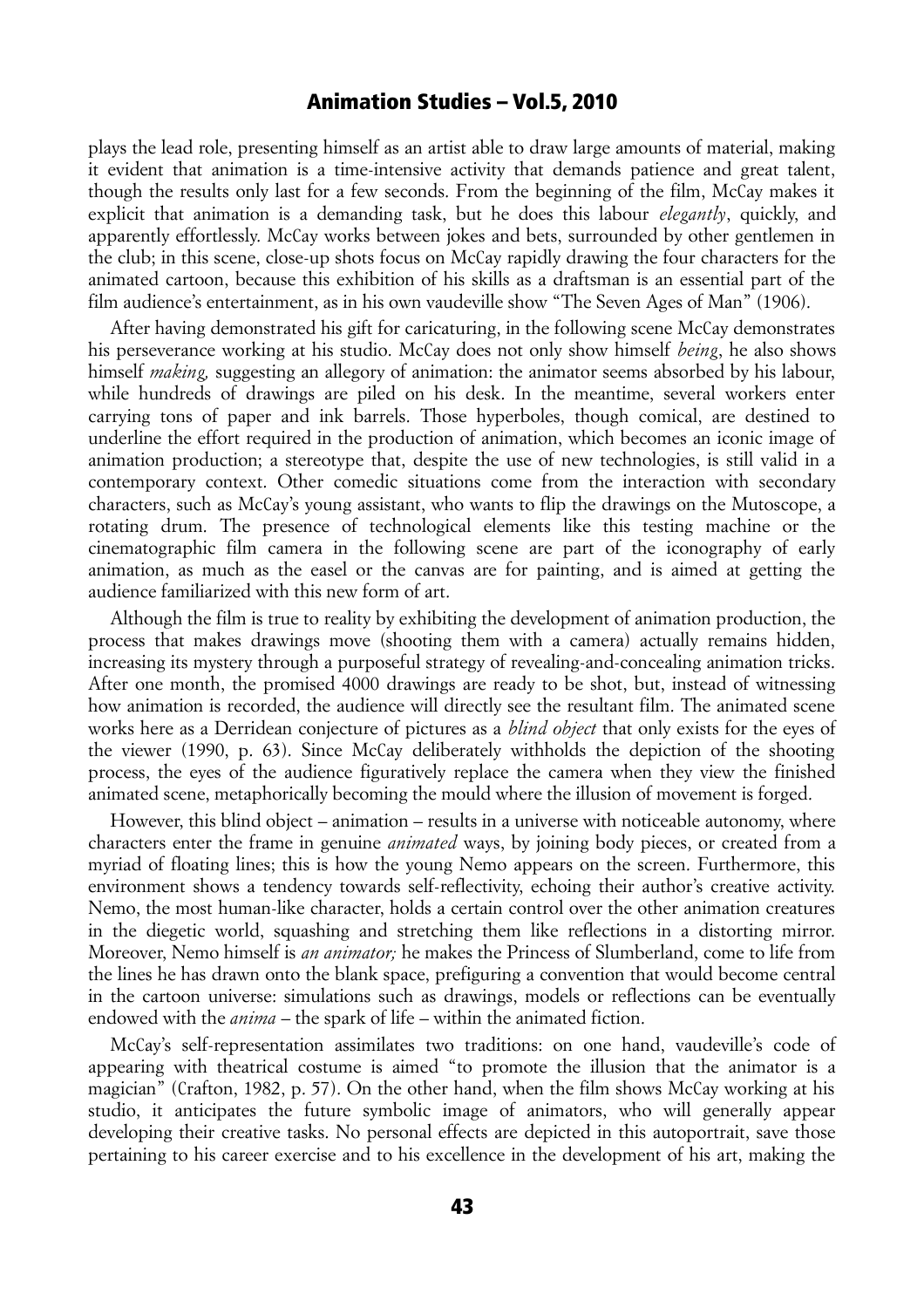film a piece of self-advertising. Ultimately, *Little Nemo* cannot be categorized in a middle position between documentary and fantasy film, since it generates something new, an unexpected product detached from Baudrillard's evil seduction of images: the truth absorbing the potency of falseness produces the *simulation* (1983, p. 7), in this case, a false documentary, or, more properly, a *documentary fable*.

#### 2. The Animated Animator and the Death of the Author

Although the interaction between creators and their animated characters soon became stereotypical in the cartoon world, though often relegated to the position of absurd comedies, the presence of authors in their own films generally hints to a sort of Metaphysics (of Comedy), since thinking about creators of fiction can be a metaphor of thinking about our own 'Creators;' the philosophical and even religious dimensions are inherent to this cliché. The interaction of the draftsman with his creatures parodies the relation between God and human beings, as well as legendary human creations like the Golem, or pseudo-scientific attempts like Paracelsus' Homunculus, were degraded images of the Divine Creation. As in those myths, the re-animated being would immediately start a rivalry with his animator, not unlike Dr. Frankenstein's creature, demanding dignity and autonomy from the Modern Prometheus.

The animated cartoon has echoed this Promethean conflict between creatures and their authors. For instance, Ko-ko the Clown continually mocks director Max Fleisher in the *Out of the Inkwell* series, blurring the limits between the real and the imaginary. Animation becomes a heterogeneous, hyperreal<sup>[1](#page-3-0)</sup> space wherein the self-representation of cartoonists is, in Derridean terms, emerging *from* a frame, and *within* the frame (1990, p. 92), like the hand of the animator in films such as *La Sexilinea* (Osvaldo Cavaldoni, 1977) or *Manipulation* (Daniel Greaves, 1991). Moreover, the presence of *animated animators* in their own fictional universe transforms them into fictional authors, alienated from the *real* author. Ultimately, the self-portrait of animators does not vindicate their demiurge-like supremacy of creators, but rather exposes their limitations, especially when they are scorned by their creatures. In this way, it can be said that the questionability of authors – or, as expressed by Barthes, their death – is the ironic consequence of authors' self-consciousness during the twentieth century.

Furthermore, the *animated animators* precede the advent of the hyperreal from the beginning of that century, indeed, from the beginning of film animation. As Alan Cholodenko appreciates, "insofar as animation has to do with endowing with life and with motion, it bears a privileged relation to the beginning" (2000, p. 9). This way, the fantasy of the beginning, or rather re the reanimation of an existing situation, is inseparable from the notion of authorship, resulting in the periodical return of animation to self-reflective aspects.

Let us return to a literary precedent that demonstrates the astonishing balance between the early twentieth century and its end. Many decades before features such as *The Truman Show* (Peter Weir, 1998) or *Stranger Than Fiction* (Marc Foster, 2006) were filmed, the Spanish writer Miguel de Unamuno published his most disrupting book, the meta-novel *Mist* (*Niebla,* 1914). Its open-structured narration attempted to create a new genre, called *nivola*, where philosophical reflection prevailed over narration, pointing to the limits of fiction instead of hiding its framework. The book relates how Augusto Pérez acquires a consciousness of reality through a series of unfavourable experiences. When, after a humiliating mismatch, he decides to kill

<span id="page-3-0"></span><sup>1</sup> In the opinion of Jean Baudrillard, the real does not vanishes to favor the imaginary, but rather to increase the "more real than the real: the hyperreal". Equally, simulation is "truer than the truth" (1983, p. 9).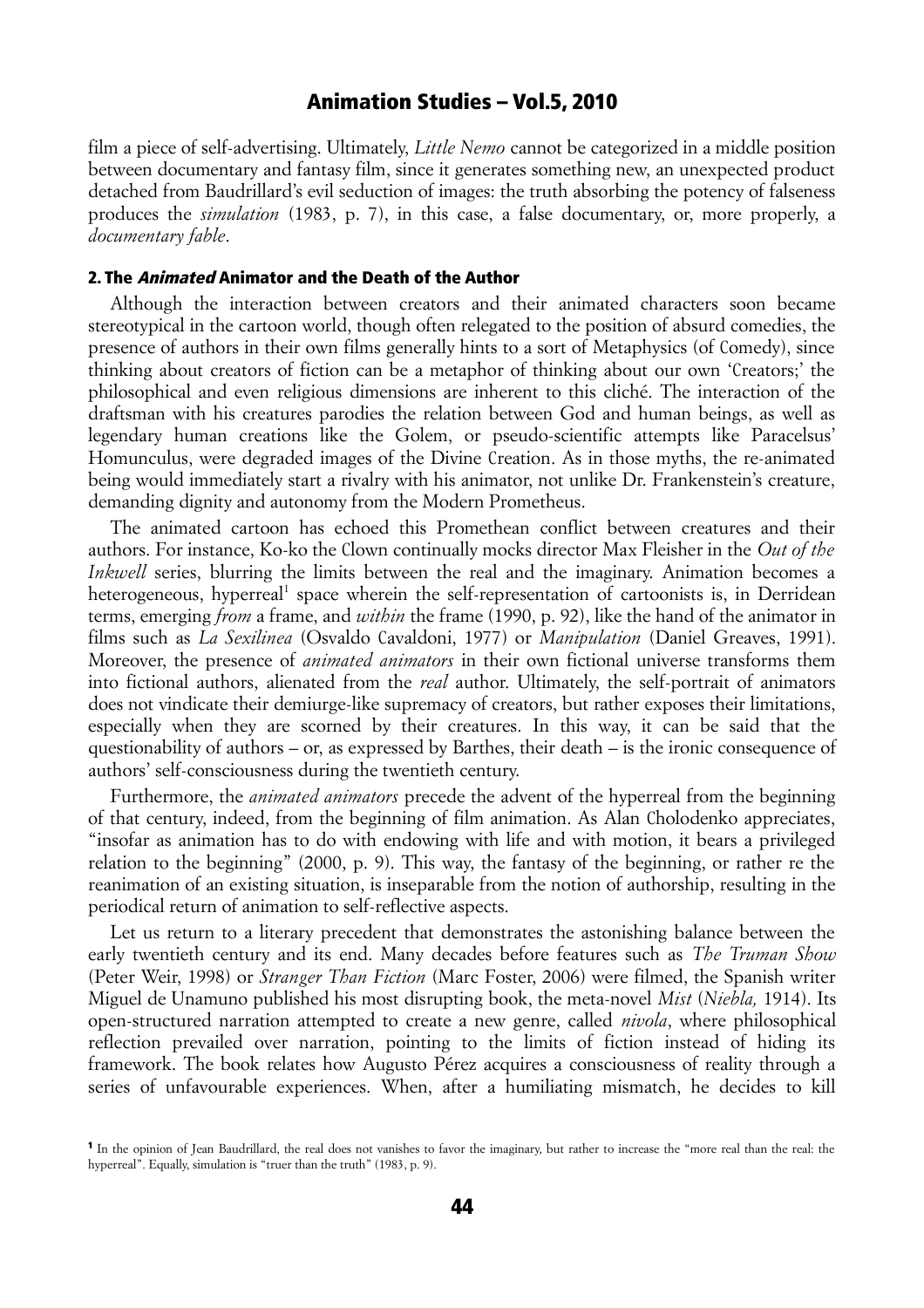himself, he travels to Salamanca to meet his admired writer – no other than Miguel de Unamuno himself – to ask him why he should continue to live. The writer replies as follows (Unamuno, 1914: 261):

– Well; dear Augusto, the truth is – I said to him using my sweetest voice –, that you cannot kill yourself because you are not alive, and that you are neither alive nor dead because you don't exist…

– That I don't exist? – he cried.

– No, you just exist as a fictional being; poor Augusto, you are nothing but a product from my fantasy and those of my readers that read the tale of your pretended adventures and misfortunes, as I have written them; you're nothing but the character from a novel, or a *nivola*, or however you wish to call it. Now you know your secret. (trans. a.)

At the climax, the fictional character demands to rule his own destiny, or, in other words, be the author of his own ending. When Augusto returns home, he submits to an absurd death, killing himself by eating too much. The reader cannot discern if his passing away was accidental or purposely executed; moreover, Unamuno does not cast any light on this mystery, since he is just another character from the book, spreading even more confusion about the novel's outcome.

Anticipating Roland Barthes' conclusions in "Death of the Author," Unamuno's dialogue with Augusto points to a third maker: "those of my readers that read the tale of your pretended adventures" (1914, p. 261). Nonetheless, this ultimate 'shaper' is not the reader as an individual (as the writer is) but always a group because their multiple, divided, multiform fantasy has made Augusto true. For Unamuno, fictional beings acquired a life of their own, not unlike Don Quixote and Sancho Panza when they get incorporated into the collective imagination: "The dream of only one person is the illusion, the appearance; the dream of two people is the truth, the reality" (ibidem, p. 210).

When authors do not appear more consistent than their own characters, not only the fictional universe appears as questionable, but also the author's sphere, which becomes obviously fictional. Augusto dares to question (the fictional) Unamuno: why should his own existence be put in doubt, if his perception of reality is as strong as the writer's? The self-portrait of the author, or, the reproducibility of the author as a written line, a graph, a trace, constitutes a double that steals *authority*, *autonomy*, *authenticity* to authors. The *animated animator* is another Golem, an automaton created for a hilarious inversion of terms: the mechanization of fiction, the exposure of the narrative trace that inescapably inverts the borders of reality as a maleficent mirror: the fictionalization of reality.

Due to the flourishing of CGI, the last fin de siècle has witnessed an extraordinary *re-start* of animation as an expressive means. The animation industry has been expanded to include unexpected fields, uses and applications, thanks to its ability for simulation. Digital technology also involves a new form of thinking, by which the multiplicity of interfaces, the reversibility of facts, and the interactivity between user and software prevails. But, above all, the hyperreality – "more real than the real" (Baudrillard, 1983, p. 9) of 3D CGI animation has re-activated the fictionalization of reality that remained latent in Western culture since *Mist*.

The eventual appearance of a fictional animator becomes the turning point of a CGI film such as Chris Landreth's *the end.* (1995). Being its author's debut, this open-structured film is focused on the making of the film itself, featuring a meta-filmic dialogue between two astounding CGI creatures and the voice of their animator, whom they initially mistake for God. *the end.* is divided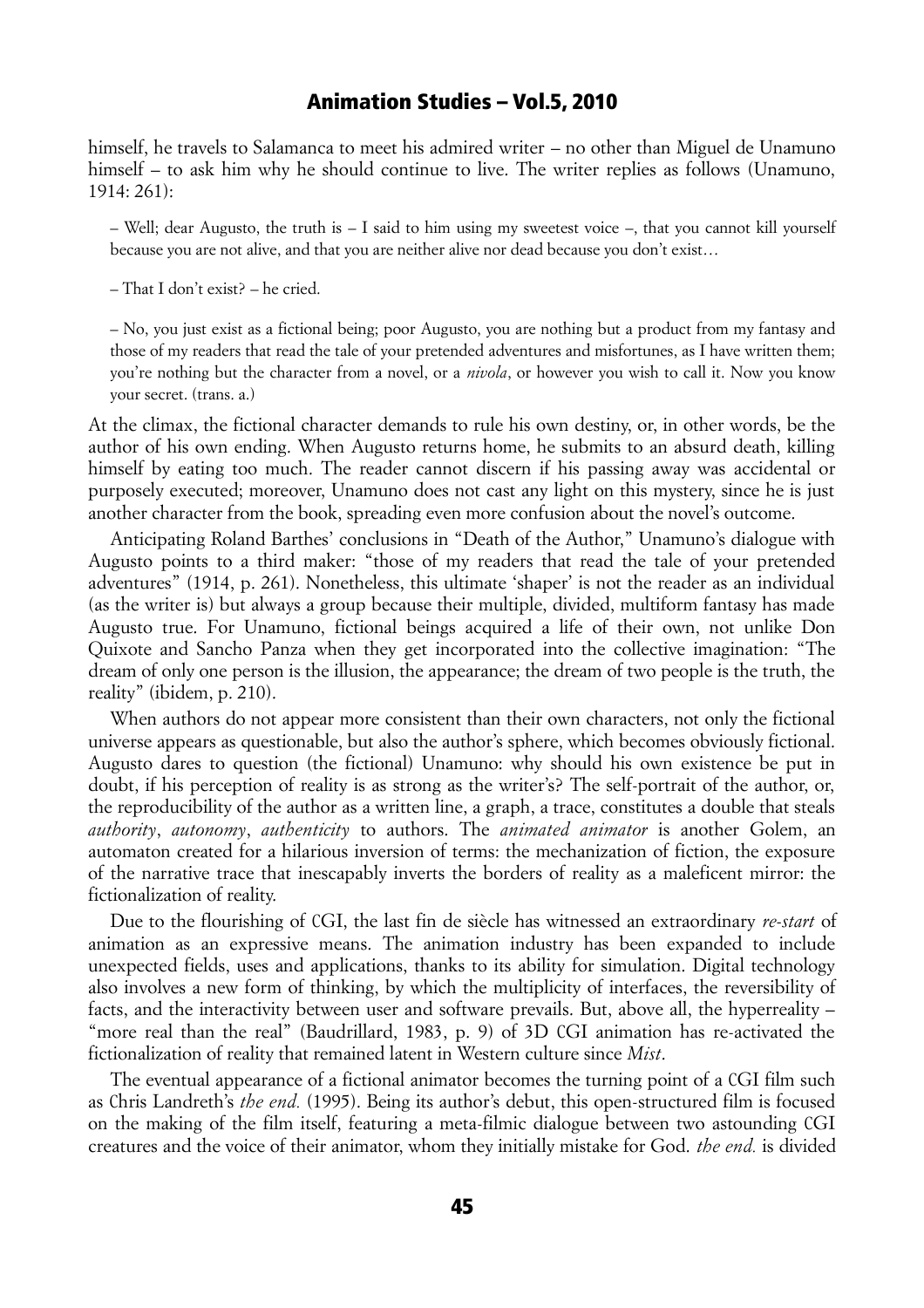into two parts; the first takes place in a fictional CG space where two cyber-dancers execute a convoluted choreography, sprinkled with intricate metaphors and dislocated dialogue, obscure and empty. This embodies a caricature of postmodern contemporary art, particularly of some computer animation pieces created in the 1980s and early 90s, which, for Chris Landreth, "were often very abstract and obtuse pieces of computer art" (Landreth, 2005). Then, mimicking the theatre, the lighting on the stage switches off and the performance stops. The characters stare at one another, wondering what to say next, until they hear the voice of the animator, "Am I hallucinating or did we just invent God?" says one of them recalling Duffy Duck's interaction with the invisible animator in *Duck Amuck* (Chuck Jones, 1955). But, unlike *Duck Amuck*, the characters will progressively question the animator's authority initially hinting at the arbitrary mise-en-scène and its symbolism. The animator replies, "I have to make these metaphors obscure so that the audience will spend lots of time analyzing them." Later, they point to the meaninglessness of the film's discourse; and finally, they not only deny their fictional origin but, since they are aware of themselves and of their own memories, they suggest the possibility of the author belonging to *their* imagination in a way that almost reproduces word for word Augusto Pérez's reply to Unamuno.

The second part takes place at the animator's studio, when a camera movement brings us from the previously represented stage, to the vignettes of a storyboard at the animator's desk. However, this universe is also a CG environment, and the animator is equally a CG character, though more realistically depicted than his animated characters. The nameless animated animator has features vaguely recalling Landreth's,<sup>[2](#page-5-0)</sup> and is talking on the phone, explaining his project to someone else. He ponders different endings of the story, although the voice on the phone rejects the proposals. Then, the relationship between creature and creator re-starts in a circular fashion. The voice on the phone takes control, suggesting that *he* should be part of the film's outcome. He protests, "That's a lame idea!" while the words from the phone immediately take effect like a magic spell, altering the animated animator's physical appearance, changing his race, age and gender, until s/he acquires awareness of him/herself as the origin of his/her own ending, reconciling this animator with the CG creatures' aspirations. If these characters had invented God, the last words of the animator, by then transformed into an Indian girl) are: "As a work of my own fiction, I can create my own ending."

On one hand, the mutability of the animated animator, and on the other hand, the invisibility of the authentic demiurge as represented by the voice on the phone, proves the validity of Barthes' theory. While the author has existed as a cultural construction, the product of a period, of a class, of a gender, of aspirations that are socially determined, as manifest in McCay's selfportrait, authors have been mediums that focus many voices, references and traditions, keeping only the power of mixing them. It is the language who speaks, and not the author; it is animation, and not the animator, that decides its own ending.

#### 3. The Self-Portrait as a Confession. Animated Documentary and the Portraits of the Ruin

The construction of a professional paradigm for animators, as well as their incarnation in their own films – their "incartoonation," as Lindvall and Melton highlight (1997, p. 214), has assembled a sort of stereotypical portrait: a universal representation of artists that share the same creative concerns, but not their issues as individuals. Most of these self-conscious images respond to a scarcely personal, rather stylized image, giving as a result a skewed autoportrait.

<span id="page-5-0"></span><sup>2</sup> To further underline the status of this animated animator as the author's alter ego, Chris Landreth purposely made him left-handed, he dubbed his own voice, and the number of Perrier water bottles onto his desk prove that the character is as much a teetotaler as Landreth himself.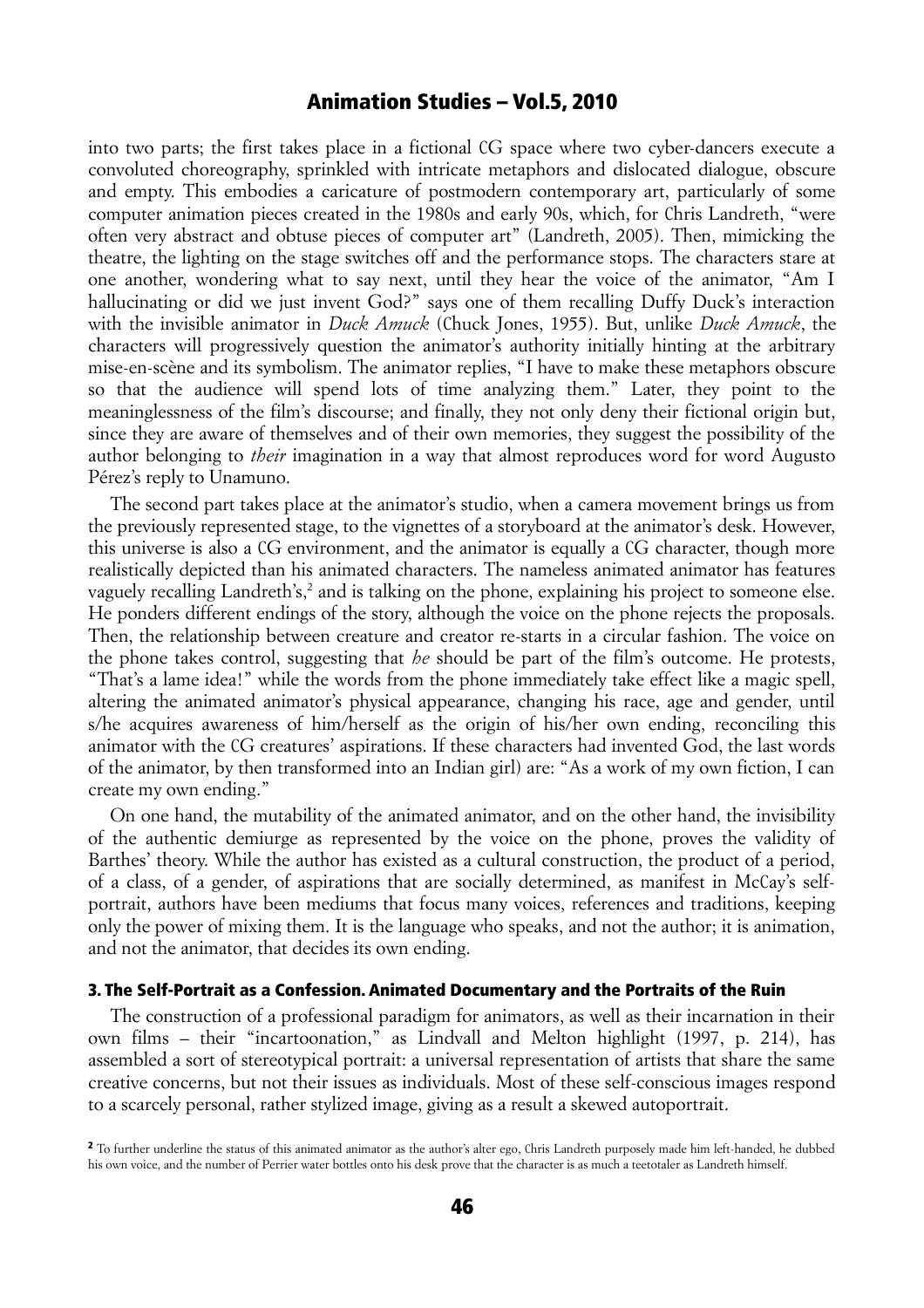However, animators can also produce their individualized self-portraits with the participation of a second figure: a partner or an interviewer as a "Socratic midwife" helping authors to give birth to their memories. Ironically, this indirect reflection of animators on their conversational partners enables a field for private confidences shifting attention to self-biographical aspects, as, for instance, the pioneering sample of Caroline Leaf and Veronica Soul in their film *Interview* (1977). Rimbaud's aphorism, "Me is another one," has never been more applicable than in this semi-documental tendency in animation, taking the form of a fruitful dialogue between two artists.

Extrapolating from Baudrillard, animated documentaries come from two opposite focuses: the potency of falseness, and the potency of truth. There is no balance between them, but rather a mutual radicalization. If a *false documentary* is the consequence of truth absorbing the force of falseness, now falseness soaks the properties of truth, giving as a result *true fiction,* a metaphor of reality where emotions, hopes and conflicts purposely generate metamorphosis on both characters' and scenery – paradoxically, a non-objective representation that serves better for selfbiographical and documentary purposes.

One of the most audacious films of this decade, *Ryan* (Chris Landreth, 2004), perfectly illustrates this tendency. Chris Landreth develops what he denominates as 'psycho-realism', an Expressionist view that gets inside psychical and spiritual aspects by spectacularly distorting the physical features of animated (real) characters. From the opening of the film, the director justifies this unconventional mise-en-scène by penetrating through a looking glass, which transforms the world of appearances. Landreth's initially hyperrealistic self-portrait enters a strange, uneasy world where personal wounds are displayed on the skin's surface. There, he will meet Ryan Larkin, an artist that decades ago decided to quit animating. Now he collects coins from the people in the street and spends his time at a shelter for indigents.<sup>[3](#page-6-0)</sup> While Landreth's appearance is lightly degraded, Larkin's features are terribly eroded – his head appears half-consumed, and only one eye, barely supporting a pair of glasses, can stare at the interviewer.

The film is conducted as a series of encounters with the living myth, a former rising star from the National Film Board of Canada, until he was waylaid by depression and cocaine addiction. Landreth also gathers testimonies from Larkin's acquaintances. However, the film progressively involves Landreth's personal regrets alongside his vision of Larkin, becoming his unexpected alter ego.

*Ryan* contains two animated self-portraits: a hand-drawn youthful picture of Ryan Larkin taken from his film *Walking* (1968), and obviously Landreth's CG version of himself. As a biographic portrayal, *Ryan* includes fragments from Larkin's filmography, stressing the intimate connection between the animator's unconventional lifestyle and his distinguishable visual style after 1968. Larkin's animated self-portrait, visionary although melancholic, exemplifies his desires of innovation; his silhouette blinks with vibrant colours, while his legs are strangely enlarged, as in a hallucination. Larkin's walking figure appears at the start and at the end of his own film like a conscious signature. Nowadays, *Walking* can be regarded as the animator's statement of principles addressed to disrupt filmmaking principles, giving prevalence to animation as a visual joy – a psychedelic experience and pleasure, beyond the requirements of storytelling. Since they provide something essentially different to life, animation and drugs became akin, due to their potency to stimulate imagination.

<span id="page-6-0"></span><sup>&</sup>lt;sup>3</sup> Though Ryan Larkin died in 2007, I prefer to refer the film by using present tense.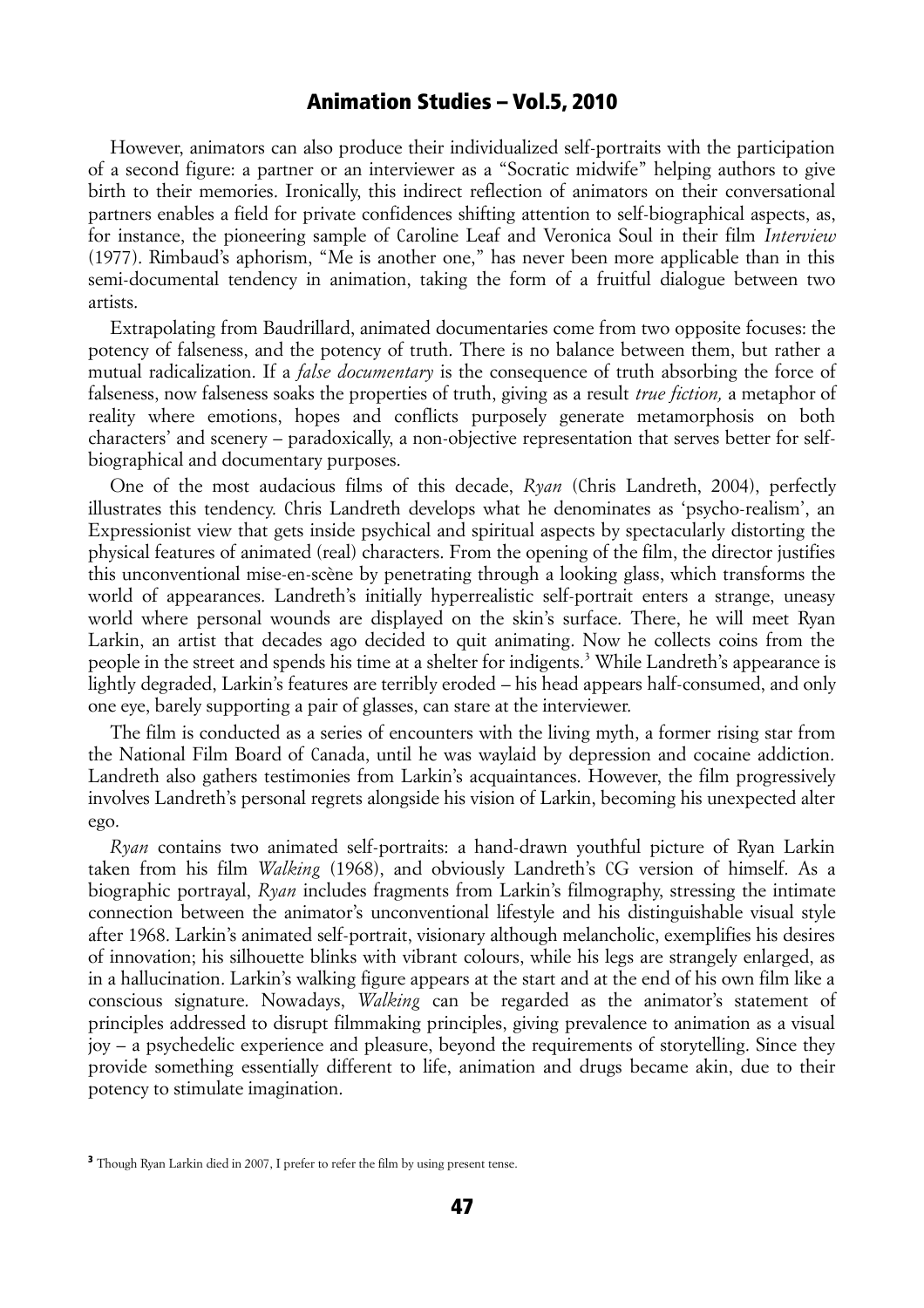Nevertheless, when the filmmaker is torn between such two energy-consuming addictions, one of them eventually overcomes the other. When any work of art becomes a great passion, it may vampirize its creator, because it *drains blood*. [4](#page-7-0) His producer at the NFB, Derek Lamb, declares during his interview for Landreth's film: "From the first flush of addiction he produced some amazing work. A life can be spent really trying to get that moment back" (Landreth, 2004). The originality of Larkin's work was arguably related to his innate talent, as to his amazing view on living things stimulated by drugs, which shone for the last time in *Street Music* (1972).

Larkin exemplifies all those artists that one day renounced creating artwork; those authors that suddenly said, "I'd prefer not," as in Melville's famous tale, *Bartleby the Scrivener* (1853). If there is an inherent guilt in the process of creation, this concerns to a capricious God, as Lars Von Trier suggests in his filmic self-portrait *Epidemic* (1987). The author develops his work at the expense of other people's suffering, the fictional characters experience the effects of a plague. Therefore, the act of creating remains eternally blameworthy; it is not Adam, but rather God, who is responsible for the Original Sin. Only a self-portrait as re-*trait* of oneself, as self-withdrawal, makes artists sublimate their fault.

During their filmic interview, Landreth advices Larkin that he should beat beer – one of the few pleasures still available for Larkin – as he did with cocaine. Landreth continues, "I want to see you thrive," as if Larkin desired to join an animation studio again. Landreth's unfortunate observation starts a chain reaction that finalizes with Larkin's catharsis, destroying more of his already-corroded features. After this embarrassing episode, Landreth delineates with more accuracy his own self-portrait, confessing to the audience his most terrible memory that brought him to say those words – his mother's death from alcoholism when he was two. Landreth's guilt and confession recalls Derrida's observation on self-portraits: "In Christian culture there is no self-portrait without confession [...]. The self-portraitist thus *does not lead one to knowledge*, he admits a fault and asks for forgiveness" (1990, p. 117). Only after his confrontation with Larkin can Landreth see clearly; despite his poverty, Larkin has never lost his dignity. Although Larkin is the mirror in which no one wants to be reflected, his attitude in facing adversity eventually represents for Landreth a model for resilience and growth.

Larkin's legend is endowed with an irresistible fascination because he died after having been successful. Then comes the enigmatic ending to the film: while Larkin asks passersby for some small change, Landreth greets Larkin from the opposite side of the street. Landreth's selfrepresentation has evolved as a metaphor of his own learning process; his features appear almost as destroyed as Larkin's, although his face reflects deep pride. He stares with one eye, raising his hand to Ryan, a moving scene that for me recalls the following lines by Derrida (1990, p. 127):

One can see with a single eye, at a single glance, whether one has one eye or two. One can lose or gouge out an eye without ceasing to see, and one can still wink with a single eye.

Thus, even in misfortune, we can receive nice surprises from ourselves.

#### Conclusions: The Blind Eye of Animators

There is no self-portrait. It is the world which, through the image, produces its own self-portrait and we are allowed there only out of kindness (but the pleasure is shared).

<span id="page-7-0"></span><sup>4</sup> Ryan Larkin's vital experience is noticeably similar to another fallen angel's: the Spanish animator and filmmaker Iván Zulueta (1943-2009). His cult movie *Arrebato* (1980) suggests the same personal fight between two addictions, filmmaking and heroine, being finally seduced by the most destructive one: *the film*, which devours its own creator.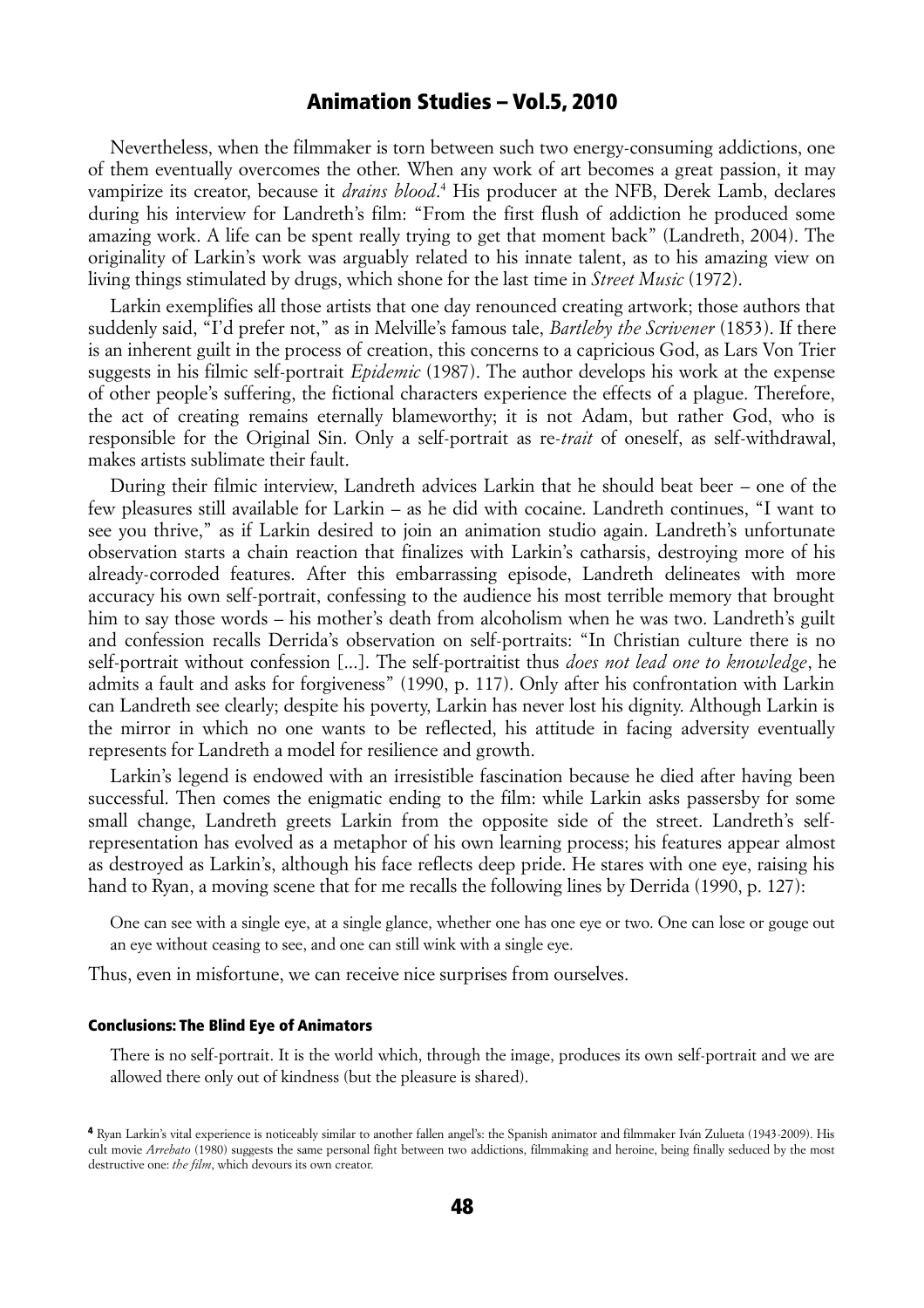Jean Baudrillard, *The Intelligence of Evil or The Lucidity Pact,* 2004: 102

The self-portrait of animators ultimately constitutes an (im)possibility which is at times controversial, and is formulated necessarily as a conjecture – and must never be confused with 'the real'. Self-perception depends on multiple subjective factors such as the person's momentary mood, opinion, self-esteem and private circumstances. Consequently, for artists, their identity becomes one of the most *animated* entities, as movable and unstable as memory.

Moreover, visual self-representation is conditioned by duplicating objects that allow artists to study themselves, or to be transferred into celluloid, like the cinematographic camera. Like painters, we use mirrors to see what we cannot look at directly – for instance, ourselves, or the eyes of Medusa. Equally, the shadow offers an indirect representation, the blind outline of the self, as in Georges Schwizgebel's photographic film *Nakounine* (1986), in which he captures his own shade on the asphalt. The reflection on the mirror, the shadow, the silhouette, even the cinematographic double are simulations that to produce a spectral image, a seductive representation that somehow prefigures the death of the model, like the mythological Narcissus, who dies when he falls in love with his reflection, his (evil) simulation.

Although the notion of authorship is joined to the origins of animation film making, the selfrepresentation of authors also evokes their death as well as the crisis of the artistic medium, which announces a future re-animation. Ultimately, the self-portraits of animators adopting the form of the interview, replacing the mirror by the dialectic with 'the other,' imply a new Derridean hypothesis, another form of blindness that uses introspection instead of sight in a way that recalls the clairvoyance of the blind oracle Tiresias: a blindness that turns to the insights or, like for Derrida, "the blindness that opens the eye," which is not the one that darkens vision (1990, p. 126-127).

The animated self-portrait detached from the dialogue between two artists is today a successful trope, enjoyed by a large audience thanks to the development of self-biographical features like Marjane Satrapi's and Vincent Paronnaud's *Persepolis* (2007). This is an adaptation of the female director's autobiographical graphic novel, appreciably counterpointed by the male co-director. This is also the case in Ari Folman's *Waltz with Bashir* (*Vals im Bashir,* 2008), in which the memories of the protagonist – the director of the film – are re-built by assembling pieces of other war veterans. Despite their approach to reality, the inescapable consequence of the animated autoportraits and autobiographies is the fictionalization of the author's identity – as the image of the world, like in Baudrillard's assertion, is inevitably fictional.

**Dr María Lorenzo Hernández** is a filmmaker and Animation Teacher at the Faculty of Fine Arts, Universidad Politécnica de Valencia, Spain. Contact: Departamento de Dibujo, Camino de Vera s/n, 46022 Valencia (Spain). A reduced version of this paper was presented as a poster at Animation Unlimited - The 2008 Society for Animation Studies Conference, The Arts Institute at Bournemouth; July 18th – 20th.

I want to express my acknowledgement to Dr Alan Cholodenko (The University of Sydney, Australia), my kind interlocutor during the writing of this paper.

#### References

Barthes, R. (1967) "Death of the Author", in *Aspen*, no. 5-6, 1967 ("La muerte del autor", Spanish translation by Juan Murillo, [http://maxicrespi-literal.blogspot.com/2005/04/roland](http://maxicrespi-literal.blogspot.com/2005/04/roland-barthes-la-muerte-del-autor.html)[barthes-la-muerte-del-autor.html](http://maxicrespi-literal.blogspot.com/2005/04/roland-barthes-la-muerte-del-autor.html) [August 2009])